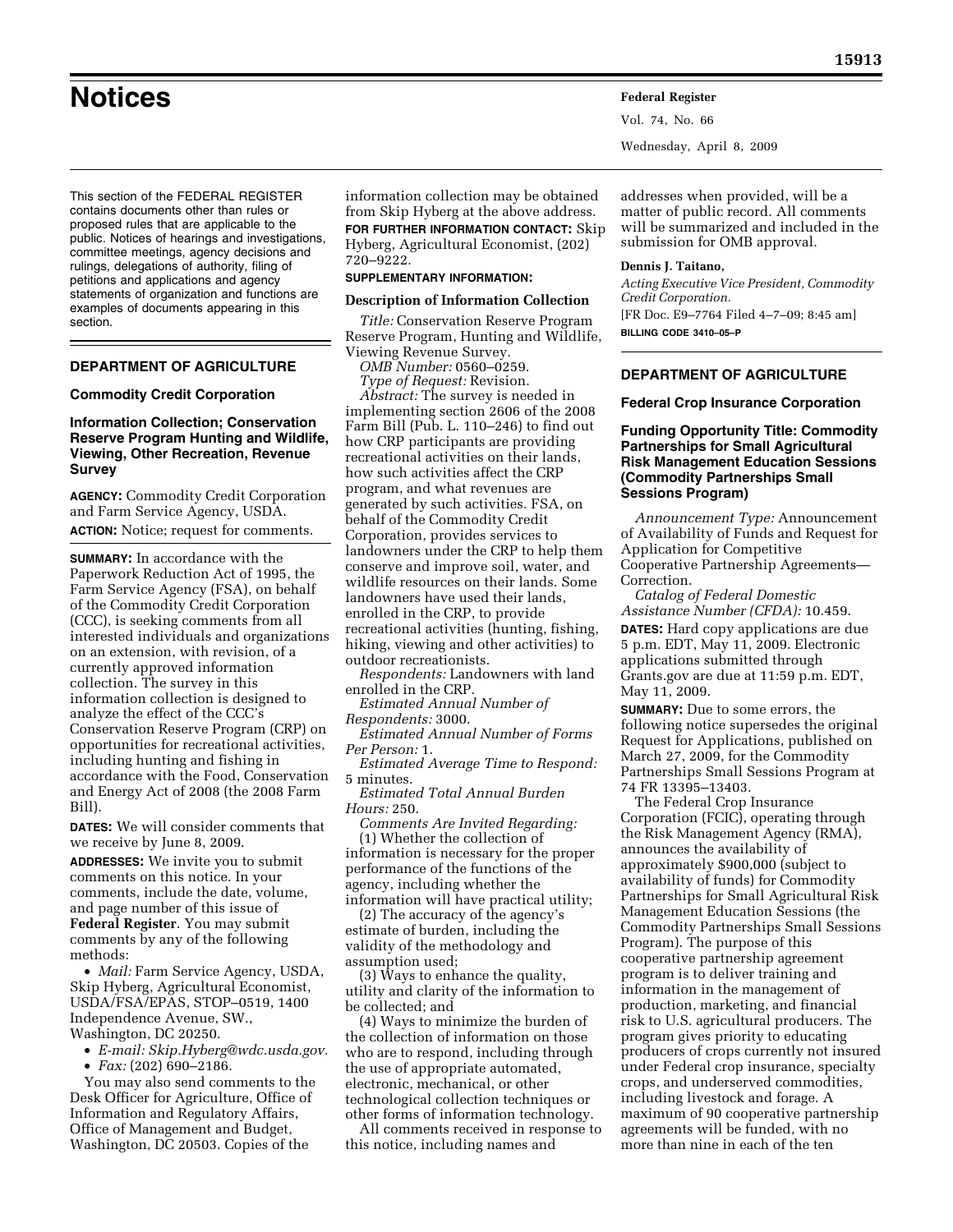designated RMA Regions. The maximum award for any cooperative partnership agreement will be \$10,000. Awardees must demonstrate nonfinancial benefits from a cooperative partnership agreement and must agree to the substantial involvement of RMA in the project. Funding availability for this program may be announced at approximately the same time as funding availability for similar but separate programs—CFDA No. 10.455 (Community Outreach and Assistance Partnerships), and CFDA No. 10.458 (Crop Insurance Education in Targeted States). Prospective applicants should carefully examine and compare the notices for each program.

The collections of information in this announcement have been approved by OMB under control number 0563–0067, and is currently at OMB for renewal.

This announcement consists of eight sections:

Section I—Funding Opportunity Description

- A. Legislative Authority
- B. Background
- C. Definition of Priority Commodities
- D. Project Goal
- E. Purpose
- Section II—Award Information
	- A. Type of Award
	- B. Funding Availability
	- C. Location and Target Audience
	- D. Maximum Award
	- E. Project Period
	- F. Description of Agreement—Awardee Tasks
	- G. RMA Activities
	- H. Other Tasks
- Section III—Eligibility Information
	- A. Eligible Applicants
	- B. Cost Sharing or Matching
- C. Other—Non-Financial Benefits Section IV—Application and Submission
	- Information
	- A. Contact to Request Application Package B. Content and Form of Application
	- Submission
	- C. Funding Restrictions
	- D. Limitation on Use of Project Funds for Salaries and Benefits
	- E. Indirect Cost Rates
	- F. Other Submission Requirements
	- G. Electronic Submissions
- H. Acknowledgement of Applications
- Section V—Application Review Information
	- A. Criteria
- B. Selection and Review Process
- Section VI—Award Administration
	- Information
	- A. Award Notices
	- B. Administrative and National Policy Requirements
	- 1. Requirement to Use Program Logo
	- 2. Requirement to Provide Project Information to an RMA-selected Representative
	- 3. Private Crop Insurance Organizations and Potential Conflicts of Interest
	- 4. Access to Panel Review Information
	- 5. Confidential Aspects of Applications and Awards
- 6. Audit Requirements
	- 7. Prohibitions and Requirements
	- Regarding Lobbying
	- 8. Applicable OMB Circulars
	- 9. Requirement to Assure Compliance With Federal Civil Rights Laws
	- 10. Requirement to Participate in a Post Award Teleconference
	- 11. Requirement to Submit Educational Materials to the National AgRisk Education Library
	- 12. Requirement to Submit Proposed Results to the National AgRisk Education Library
	- 13. Requirement to Submit a Project Plan of Operation in the Event of a Human Pandemic Outbreak
- C. Reporting Requirements
- Section VII—Agency Contact
- Section VIII—Additional Information A. Dun and Bradstreet Data Universal Numbering System (DUNS)
	- B. Required Registration with the Central Contract Registry (CCR) for Submission of Proposals
	- C. Related Programs

## **Full Text of Announcement**

### **I. Funding Opportunity Description**

### *A. Legislative Authority*

The Commodity Partnerships Small Sessions Program is authorized under section 522(d)(3)(F) of the Federal Crop Insurance Act (Act) (7 U.S.C. 1522(d)(3)(F)).

### *B. Background*

RMA promotes and regulates sound risk management solutions to improve the economic stability of American agriculture. On behalf of FCIC, RMA does this by offering Federal crop insurance products through a network of private-sector partners, overseeing the creation of new risk management products, seeking enhancements in existing products, ensuring the integrity of crop insurance programs, offering outreach programs aimed at equal access and participation of underserved communities, and providing risk management education and information.

One of RMA's strategic goals is to ensure that its customers are well informed as to the risk management solutions available. This educational goal is supported by section  $522(d)(3)(F)$ of the Act, which authorizes FCIC funding for risk management training and informational efforts for agricultural producers through the formation of partnerships with public and private organizations. With respect to such partnerships, priority is to be given to reaching producers of Priority Commodities, as defined below.

# *C. Definition of Priority Commodities*

For purposes of this program, Priority Commodities are defined as:

• *Agricultural Commodities Covered by (7 U.S.C. 7333)*. Commodities in this group are commercial crops that are not covered by catastrophic risk protection crop insurance, are used for food or fiber (except livestock), and specifically include, but are not limited to, floricultural, ornamental nursery, Christmas trees, turf grass sod, aquaculture (including ornamental fish), and industrial crops.

• *Specialty Crops*. Commodities in this group may or may not be covered under a Federal crop insurance plan and include, but are not limited to, fruits, vegetables, tree nuts, syrups, honey, roots, herbs, and highly specialized varieties of traditional crops.

• *Underserved Commodities*. This group includes: (a) Commodities, including livestock and forage, that are covered by a Federal crop insurance plan but for which participation in an area is below the national average; and (b) commodities, including livestock and forage, with inadequate crop insurance coverage.

A project is considered as giving priority to Priority Commodities if 75 percent of the educational activities of the project are directed to producers of any of the three classes of commodities listed above or any combination of the three classes.

### *D. Project Goal*

The goal of this program is to ensure that "\* \* \* producers will be better able to use financial management, crop insurance, marketing contracts, and other existing and emerging risk management tools.''

### *E. Purpose*

The purpose of the Commodity Partnership Small Session Program is to provide U.S. farmers and ranchers with training and informational opportunities to be able to understand:

• The kinds of risks addressed by existing and emerging risk management tools;

• The features and appropriate use of existing and emerging risk management tools; and

• How to make sound risk management decisions.

Applications addressing only the purpose stated above will be known as General Risk Management topic applications.

In addition, for 2009, the FCIC Board of Directors and the FCIC Manager are seeking projects that also include the Special Emphasis Topics listed below which highlight the educational priorities with each of the ten RMA Regional Offices: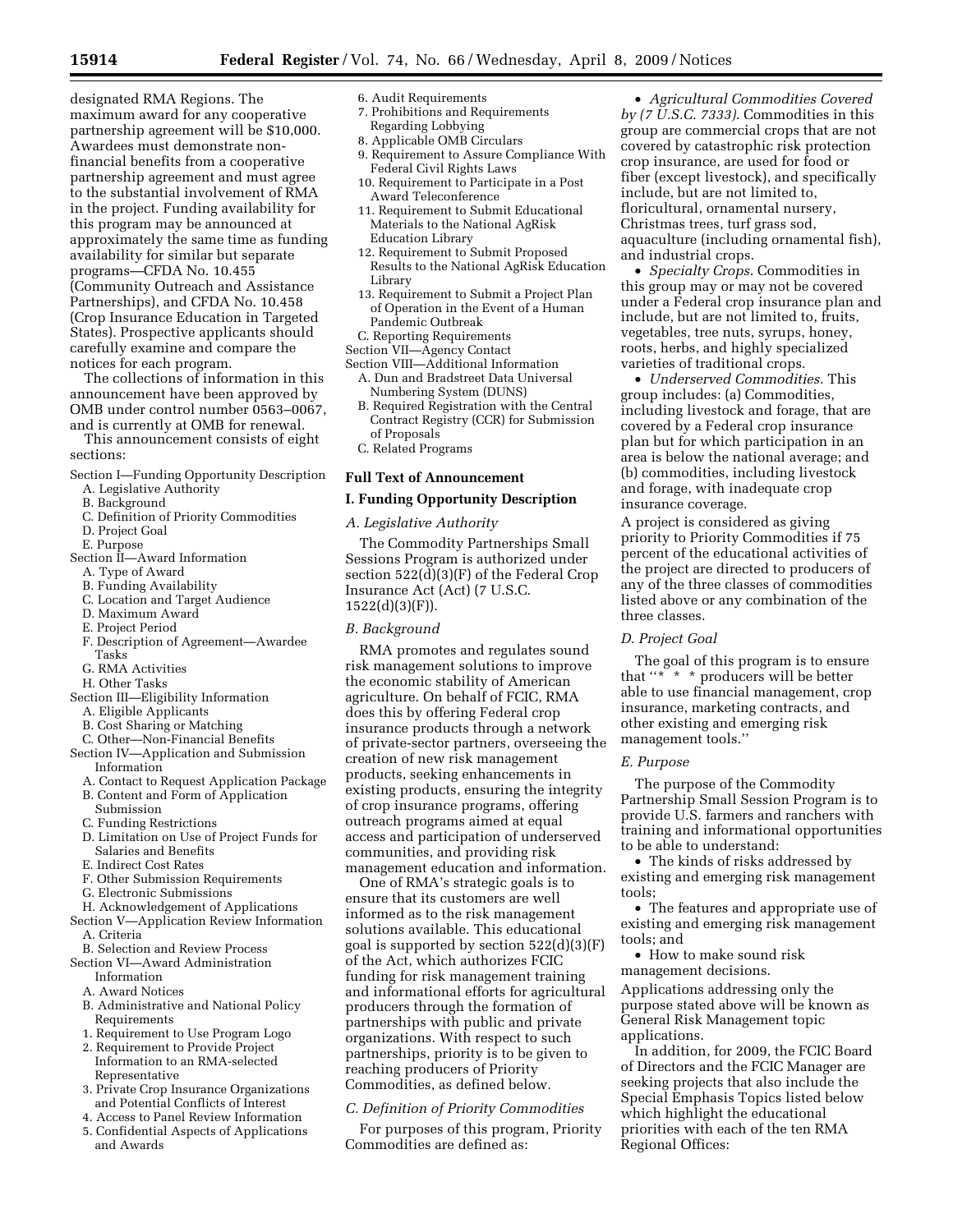• Billings, Montana Regional Office (MT, ND, SD, and WY)—Pasture Rangeland Forage, Livestock Gross Margin, Specialty Crops, and Underserved Commodities.

• Davis, CA Regional Office (AZ, CA, HI, NV, and UT) –AGR-Lite in Hawaii, Drought mitigation and lack of irrigation water, other applicable pilot State/ County crop insurance pilot programs, and commodities uninsured by the crop insurance program.

• Jackson, MS Regional Office (AR, KY, LA, MS, and TN)—Nursery insurance tools (all States), AGR-Lite Insurance tools (TN) and Nursery Price Endorsement Crop Insurance (all States).

• Oklahoma City, OK Regional Office (NM, OK, and TX)—LRP for Fed & Feeder cattle, AGR-Lite, Native American issues and, Limited English Proficiency.

• Raleigh, NC Regional Office (CT, DE, MA, MD, ME, NC, NH, NJ, NY, PA, RI, VA, VT, and WV).

• Connecticut—LGM Dairy Cattle, Northern Potatoes, and Nursery Insurance Tools.

• Delaware—LGM Dairy Cattle, Southern Potatoes, and Nursery Insurance Tools.

• Maine—LGM Dairy Cattle, Northern Potatoes, and Nursery Insurance Tools.

• Maryland—LGM Dairy Cattle, Southern Potatoes, and Nursery Insurance Tools.

• Massachusetts—LGM Dairy Cattle, Northern Potatoes, and Nursery Insurance Tools.

• New Hampshire—LGM Dairy Cattle and Nursery Insurance Tools.

• New Jersey—LGM Dairy Cattle, Southern Potatoes, and Nursery Insurance Tools.

• New York—Apiculture, LGM Dairy Cattle, Pasture Rangeland Forage, Northern Potatoes, and Nursery Insurance Tools.

• North Carolina—Apiculture, Pasture Rangeland Forage, LRP for Feeder Cattle, Fed Cattle, Lamb, and Swine, Southern Potatoes, and Nursery Insurance Tools.

• Pennsylvania—Apiculture, LGM Dairy Cattle, Pasture Rangeland Forage, Northern Potatoes, and Nursery Insurance Tools.

• Rhode Island—LGM Dairy Cattle, Northern Potatoes, and Nursery Insurance Tools.

• Virginia—Apiculture, Pasture Rangeland Forage, LRP for Feeder Cattle, Fed Cattle, Lamb, and Swine, Southern Potatoes, and Nursery Insurance Tools.

• Vermont—LGM Dairy Cattle, Northern Potatoes, and Nursery Insurance Tools

West Virginia—LGM Dairy Cattle, and Nursery Insurance Tools.

• Spokane, WA Regional Office (AK, ID, OR, and WA)—Yield and revenue crop insurance products (Actual Production History, Crop Revenue Coverage, Income Protection, and Revenue Assurance) for small grains producers in Idaho, Oregon, and Washington; Cherry, Potato and Sugar Beet insurance tools in Pacific Northwest growers.

• Springfield, IL Regional Office (IL, IN, MI, and OH)—Processing Pumpkin Pilot Program, AGR-Lite, and ARH Cherries Pilot Program.

• St. Paul, MN Regional Office (IA, MN, and WI)—AGR-Lite, understanding how Revenue Policies function and their relationship to marketing decisions.

• Topeka, KS Regional Office (CO, KS, MO, and NE) –Pasture, Rangeland and Forage in States and Counties with the program.

• Valdosta, GA Regional Office (AL, FL, GA. SC, and Puerto Rico)—Pasture, Rangeland, and Forage/Apiculture.

All applicants must clearly specify if their application is addressing a Special Emphasis topic or a General Risk Management topic.

#### **II. Award Information**

#### *A. Type of Award*

Cooperative Partnership Agreements, which require the substantial involvement of RMA.

#### *B. Funding Availability*

Approximately \$900,000 (subject to availability of funds) is available in fiscal year 2009 to fund up to 90 cooperative partnership agreements. The maximum award for any agreement will be \$10,000. It is anticipated that a maximum of nine agreements will be funded in each of the ten designated RMA Regions.

In the event that all funds available for this program are not obligated after the maximum number of agreements are awarded or if additional funds become available, these funds may, at the discretion of the Manager of FCIC, be used to award additional applications that score highly by the technical review panel or allocated pro-rata to awardees for use in broadening the size or scope of awarded projects, if agreed to by the awardee. In the event that the Manager of FCIC determines that available RMA resources cannot support the administrative and substantial involvement requirements of all agreements recommended for funding, the Manager may elect to fund fewer agreements than the available funding

might otherwise allow. It is expected that the awards will be made approximately 120 days after the application deadline. All awards will be made and agreements finalized no later than September 30, 2009.

#### *C. Location and Target Audience*

RMA Regional Offices and the States serviced within each Region are listed below. Staff from the respective RMA Regional Offices will provide substantial involvement for projects conducted within the Region.

*Billings, MT Regional Office:* (MT, ND, SD, and WY).

*Davis, CA Regional Office:* (AZ, CA, HI, NV, and UT).

*Jackson, MS Regional Office:* (AR, KY, LA, MS, and TN).

*Oklahoma City, OK Regional Office:*  (NM, OK, and TX).

*Raleigh, NC Regional Office:* (CT, DE, MA, MD, ME, NC, NH, NJ, NY, PA, RI,

VA, VT, and WV).

*Spokane, WA Regional Office:* (AK, ID, OR, and WA).

*Springfield, IL Regional Office:* (IL, IN, MI, and OH).

*St. Paul, MN Regional Office:* (IA, MN, and WI).

*Topeka, KS Regional Office:* (CO, KS, MO, and NE).

*Valdosta, GA Regional Office:* (AL, FL, GA, SC, and Puerto Rico).

Applicants must clearly designate the RMA Region where educational activities will be conducted in their application narrative in block 12 of the SF–424 form. Applications without this designation will be rejected. Priority will be given to producers of Priority Commodities. Applicants proposing to conduct educational activities in more than one RMA Region must submit a separate application for each RMA Region. Single applications proposing to conduct educational activities in more than one RMA Region will be rejected.

### *D. Maximum Award*

Any application that requests Federal funding of more than \$10,000 for a project will be rejected. RMA also reserves the right to fund successful applications at an amount less than requested if it is judged that the application can be implemented at a lower funding level.

### *E. Project Period*

Projects will be funded for a period of up to one year from the project starting date.

# *F. Description of Agreement Award: Awardee Tasks*

In conducting activities to achieve the purpose and goal of this program in a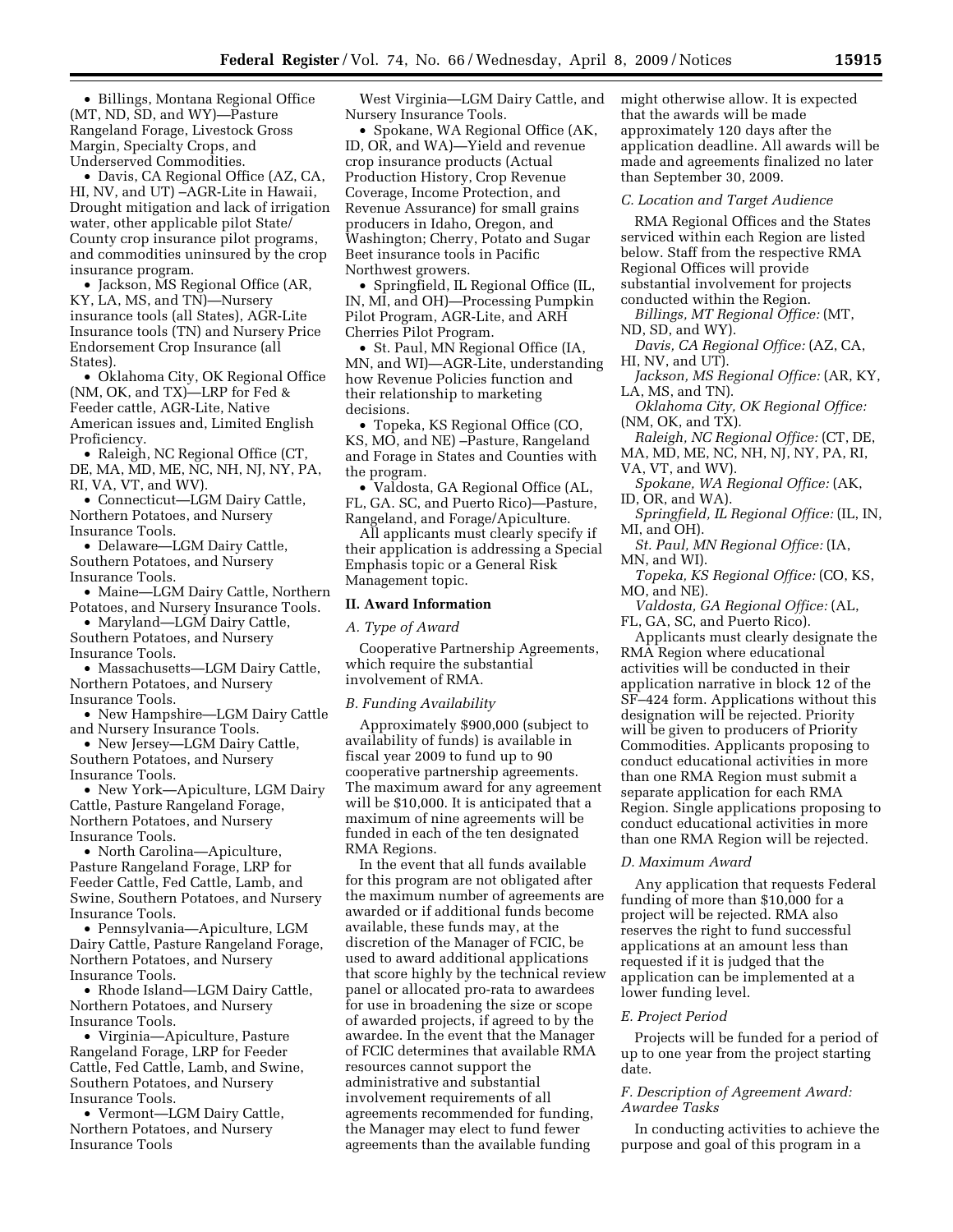designated RMA Region, the awardee will be responsible for performing the following tasks:

• Develop and conduct a promotional program. This program will include activities using media, newsletters, publications, or other appropriate informational dissemination techniques that are designed to: (a) Raise awareness for risk management; (b) inform producers of the availability of risk management tools; and (c) inform producers and agribusiness leaders in the designated RMA Region of training and informational opportunities.

• Deliver risk management training and informational opportunities to agricultural producers and agribusiness professionals in the designated RMA Region. This will include organizing and delivering educational activities using the instructional materials that have been assembled to meet the local needs of agricultural producers. Activities should be directed primarily to agricultural producers, but may include those agribusiness professionals that have frequent opportunities to advise producers on risk management tools and decisions.

• Document all educational activities conducted under the cooperative partnership agreement and the results of such activities, including criteria and indicators used to evaluate the success of the program. The awardee will also be required to provide information to an RMA-selected contractor to evaluate all educational activities and advise RMA as to the effectiveness of activities.

### *G. RMA Activities*

FCIC, working through RMA, will be substantially involved during the performance of the funded project through RMA's ten Regional Offices. Potential types of substantial involvement may include, but are not limited to, the following activities.

• Collaborate with the awardee in assembling, reviewing, and approving risk management materials for producers in the designated RMA Region.

• Collaborate with the awardee in reviewing and approving a promotional program for raising awareness for risk management and for informing producers of training and informational opportunities in the RMA Region.

• Collaborate with the awardee on the delivery of education to producers and agribusiness leaders in the RMA Region. This will include: (a) Reviewing and approving in advance all producer and agribusiness leader educational activities; (b) advising the project leader on technical issues related to crop insurance education and information;

and (c) assisting the project leader in informing crop insurance professionals about educational activity plans and scheduled meetings.

• Conduct an evaluation of the performance of the awardee in meeting the deliverables of the project.

• Assist in the selection of

subcontractors and project staff. Applications that do not contain substantial involvement by RMA will be rejected.

#### *H. Other Tasks*

In addition to the specific, required tasks listed above, the applicant may propose additional tasks that would contribute directly to the purpose of this program. For any proposed additional task, the applicant must identify the objective of the task, the specific subtasks required to meet the objective, specific time lines for performing the subtasks, and the specific responsibilities of partners. The applicant must also identify specific ways in which RMA would have substantial involvement in the proposed project task.

### **III. Eligibility Information**

### *A. Eligible Applicants*

Eligible applicants include State departments of agriculture, universities, non-profit agricultural organizations, and other public or private organizations with the capacity to lead a local program of risk management education for farmers and ranchers in an RMA Region. Individuals are not eligible applicants. Although an applicant may be eligible to compete for an award based on its status as an eligible entity, other factors may exclude an applicant from receiving Federal assistance under this program governed by Federal law and regulations (*e.g.* debarment and suspension; a determination of non-performance on a prior contract, cooperative agreement, grant or cooperative partnership; a determination of a violation of applicable ethical standards; a determination of being considered ''high risk''). Applications from ineligible or excluded persons will be rejected in their entirety.

#### *B. Cost Sharing or Matching*

Although RMA prefers cost sharing by the applicant, this program has neither a cost sharing nor a matching requirement.

#### *C. Other—Non-Financial Benefits*

To be eligible, applicants must also be able to demonstrate that they will receive a non-financial benefit as a result of a cooperative partnership

agreement. Non-financial benefits must accrue to the applicant and must include more than the ability to provide employment income to the applicant or for the applicant's employees or the community. The applicant must demonstrate that performance under the cooperative partnership agreement will further the specific mission of the applicant (such as providing research or activities necessary for graduate or other students to complete their educational program). Applications that do not demonstrate a non-financial benefit will be rejected.

## **IV. Application and Submission Information**

### *A. Contact to Request Application Package*

Program application materials for the Commodity Partnerships Program under this announcement may be downloaded from *http://www.rma.usda.gov/ aboutrma/agreements*. Applicants may also request application materials from: Lydia M. Astorga, USDA–RMA–RME, phone: (202) 260–4728, fax: (202) 690– 3605, e-mail: *RMA.Risk-Ed@rma.usda.gov*.

# *B. Content and Form of Application Submission*

A complete and valid application must be submitted in one package at the time of initial submission, which must include the following:

1. An original and two copies of the completed and signed application.

2. A completed and signed OMB Standard Form 424, ''Application for Federal Assistance.''

3. A completed and signed OMB Standard Form 424–A, ''Budget Information—Non-construction Programs.'' Federal funding requested (the total of direct and indirect costs) must not exceed \$10,000.00.

4. A completed and signed OMB Standard Form 424–B, ''Assurances, Non-constructive Programs.''

5. An electronic copy (Microsoft Word format preferred) on a compact disk (CD) of the completed:

a. ''Written Narrative''—no more than 5 single-sided pages which will provide reviewers with sufficient information to effectively evaluate the merits of the application according to the evaluation criteria listed in this notice. Although a Statement of Work, which is the third evaluation criterion, is to be completed in detail in RMA 2 Form, applicants may wish to highlight certain unique features of the Statement of Work for the benefit of the evaluation panel. If your narrative exceeds the page limit, only the first 5 pages will be reviewed.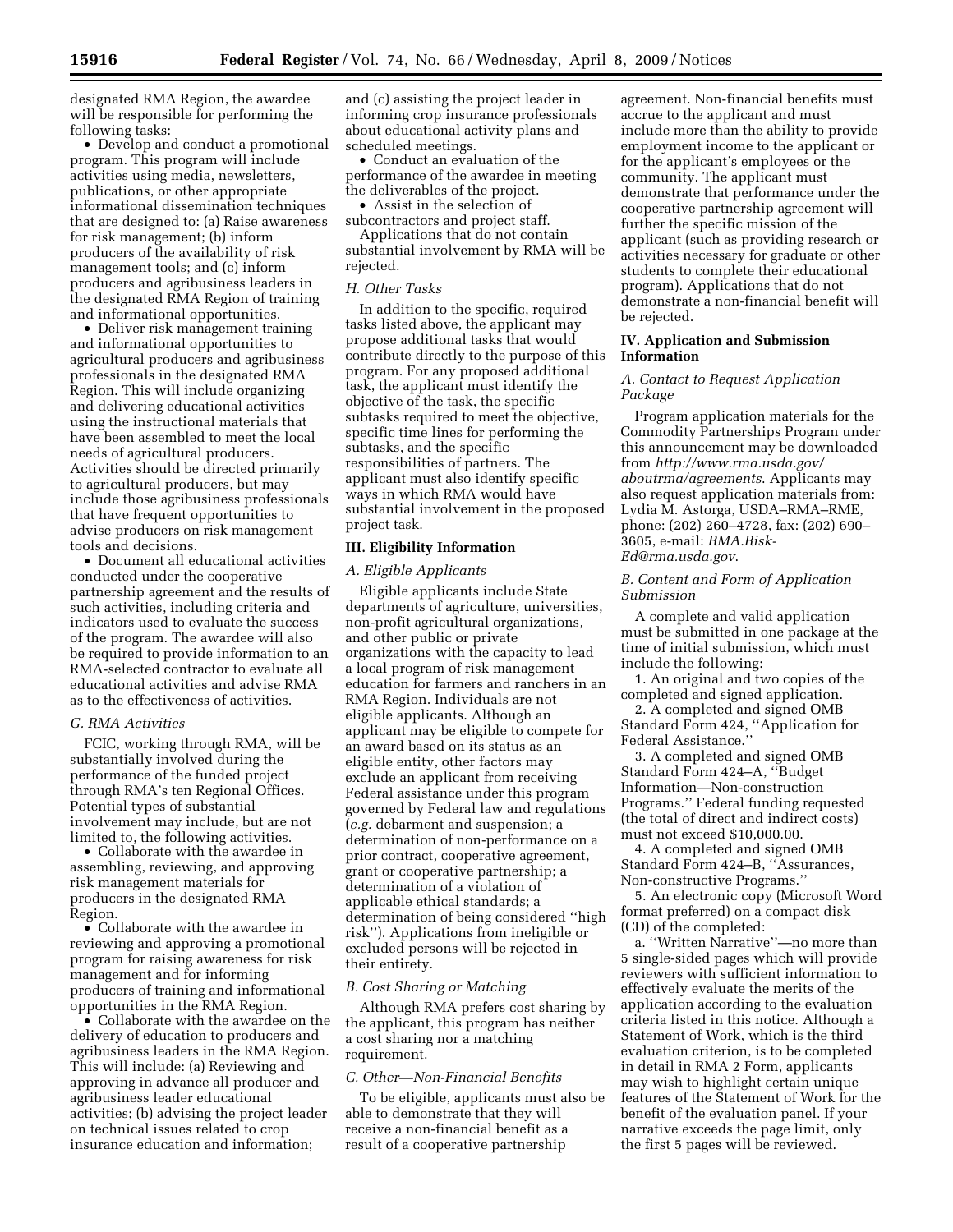• No smaller than 12 point font size.

• Use an easily readable font face (*e.g.*, Arial, Geneva, Helvetica, Times Roman).

• 8.5 by 11 inch paper.

- One-inch margins on each page.
- Printed on only one side of paper.

• Held together only by rubber bands or metal clips; not bound or stapled in any other way

b. ''Budget Narrative,'' describing how the categorical costs listed on SF 424– A are derived. The budget narrative should provide enough detail for reviewers to easily understand how costs were determined and how they relate to the goals and objectives of the project.

c. ''Statement of Non-financial Benefits.'' (Refer to Section III, Eligibility Information, C. Other—Nonfinancial Benefits, above).

d. ''Statement of Work,'' RME 2 Form, which identifies tasks and subtasks in detail, expected completion dates and deliverables, and RMA's substantial involvement role for the proposed project.

6. A completed and signed OMB Standard Form LLL, ''Disclosure of Lobbying Activities.''

7. A completed and signed AD–1047, ''Certification Regarding Debarment, Suspension and Other Responsibility Matters—Primary Covered Transactions.''

8. A completed and signed AD–1049, ''Certification Regarding Drug-Free Workplace.''

Applications that do not include items 1–8 above will be considered incomplete, will not receive further consideration, and will be rejected.

### *C. Funding Restrictions*

Cooperative partnership agreement funds may not be used to:

a. Plan, repair, rehabilitate, acquire, or construct a building or facility including a processing facility;

b. Purchase, rent, or install fixed equipment;

c. Repair or maintain privately owned vehicles;

d. Pay for the preparation of the cooperative partnership agreement application;

e. Fund political activities;

f. Purchase alcohol, food, beverage or entertainment;

g. Lend money to support farming or agricultural business operation or expansion;

h. Pay costs incurred prior to receiving a partnership agreement; or

i. Fund any activities prohibited in 7 CFR Parts 3015 and 3019, as applicable.

# *D. Limitation on Use of Project Funds for Salaries and Benefits*

Total costs for salary and benefits allowed for projects under this announcement will be limited to not more than 70 percent reimbursement of the funds awarded under the cooperative partnership agreement as indicated in Section III. Eligibility Information, C. Other—Non-financial Benefits. One goal of the Commodity Partnerships Small Sessions Program is to maximize the use of the limited funding available for risk management education for producers of Priority Commodities. In order to accomplish this goal, RMA needs to ensure that the maximum amount of funds practicable is used for directly providing the educational opportunities. Limiting the amount of funding for salaries and benefits will allow the limited amount of funding to reach the maximum number of farmers and ranchers.

### *E. Indirect Cost Rates*

a. Indirect costs allowed for projects submitted under this announcement will be limited to ten (10) percent of the total direct cost of the cooperative partnership agreement. Therefore, when preparing budgets, applicants should limit their requests for recovery of indirect costs to the lesser of their institution's official negotiated indirect cost rate or 10 percent of the total direct costs.

b. RMA reserves the right to negotiate final budgets with successful applicants.

c. Applicants may be required to provide a copy of their indirect cost rate negotiated with their cognizant agency.

## *F. Other Submission Requirements*

*Mailed Submissions:* Applications submitted through express, overnight mail or another delivery service will be considered as meeting the announced deadline if they are received in the mailroom at the address stated below for express, overnight mail or another delivery service on or before the deadline. Applicants are cautioned that express, overnight mail or other delivery services do not always deliver as agreed. Applicants should take this into account because failure of such delivery services will not extend the deadline. Mailed applications will be considered as meeting the announced deadline if they are received on or before the deadline in the mailroom at the address stated below for mailed applications. Applicants using the U.S. Postal Service (USPS) should allow for the extra time for delivery due to the additional security measures that mail delivered to government offices in the Washington,

DC area requires. USPS mail sent to Washington, DC headquarters is sanitized offsite, which may result in delays, loss, and physical damage to enclosures.

Address when using private delivery services or when hand delivering: *Attention:* Risk Management Education Program, USDA/RMA/RME, Room 6709, South Building, 1400 Independence Avenue, SW., Washington, DC 20250.

Address when using U.S. Postal Service: *Attention:* Risk Management Education Program, USDA/RMA/RME/ Stop 0808, Room 6709, South Building, 1400 Independence Ave., SW., Washington, DC 20250–0808.

Applicants are responsible for ensuring that RMA receives a complete application package by the closing date and time. Regardless of the delivery method you choose, please do so sufficiently in advance of the due date to ensure your application package is received on or before the deadline. Emailed and faxed applications will not be accepted. Application packages received after the deadline will not receive further consideration and will be rejected.

### *G. Electronic Submissions*

Applications transmitted electronically via Grants.gov will be accepted prior to the application date or time deadline. The application package can be accessed via Grants.gov, go to *http://www.grants.gov*, click on ''Find Grant Opportunities,'' click on ''Search Grant Opportunities,'' and enter the CFDA number (beginning of the RFA) to search by CFDA number. From the search results, select the item that correlates to the title of this RFA. If you do not have electronic access to the RFA or have trouble downloading material and you would like a hardcopy, you may contact Lydia M. Astorga, USDA– RMA–RME, phone: (202) 260–4728, fax: (202) 690–3605, e-mail: *RMA.Risk-Ed@rma.usda.gov*.

If assistance is needed to access the application package via Grants.gov (*e.g.*, downloading or navigating PureEdge forms, using PureEdge with a Macintosh computer using Adobe), refer to resources available on the Grants.gov Web site first (*http://www.grants.gov/*). Grants.gov assistance is also available as follows:

• Grants.gov customer support.

*Toll Free:* 1–800–518–4726. *Business Hours:* M–F 7 a.m.–9 p.m.

Eastern Time. *E-mail: support@grants.gov.* 

Applicants who submit their applications via the Grants.gov Web site are not required to submit any hard copy documents to RMA.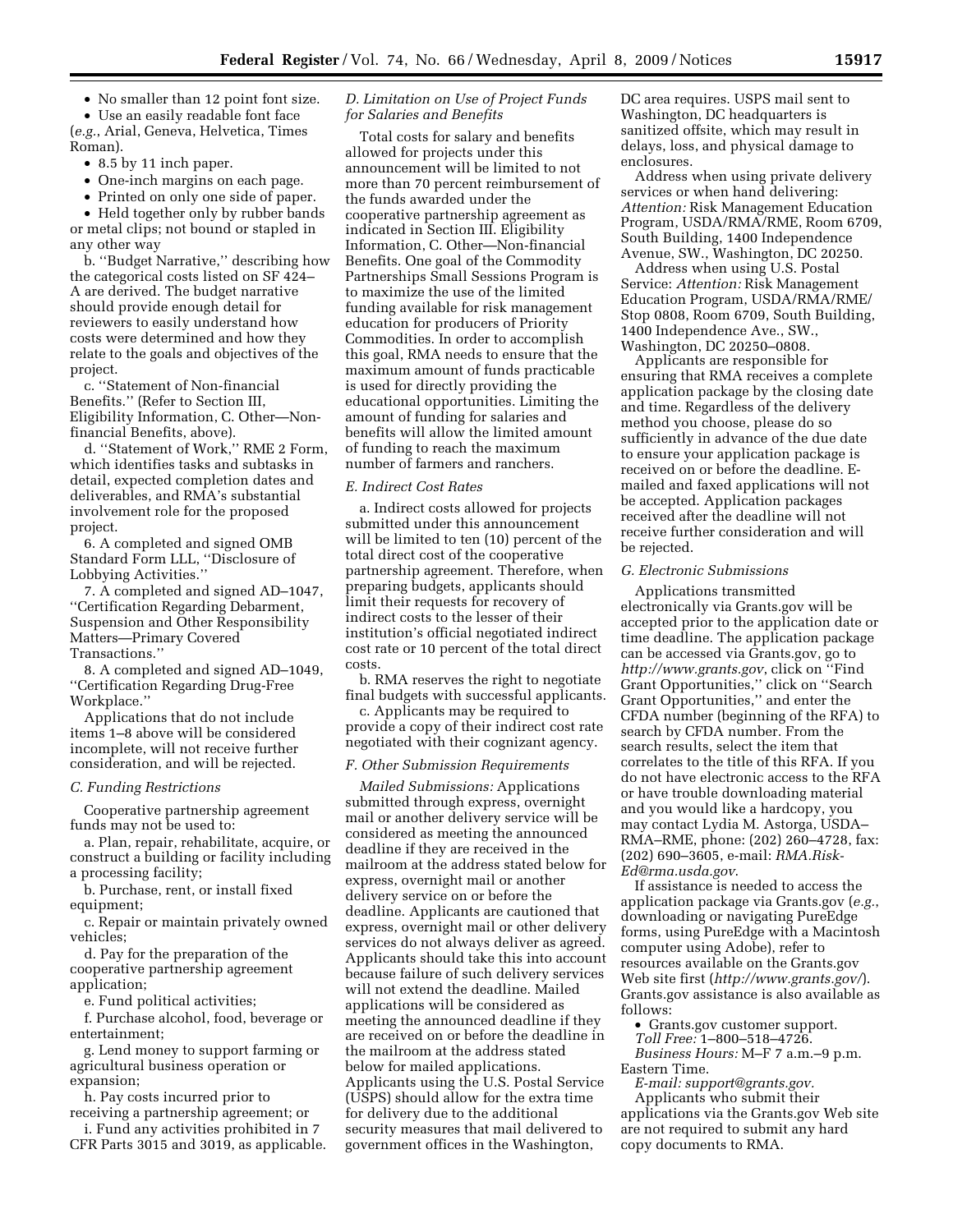When using Grants.gov to apply, RMA expected actions producers will strongly recommends that you submit the online application at least two weeks prior to the application due date in case there are problems with the Grants.gov Web site and you want to submit your application via a mail delivery service. Electronic applications submitted through Grants.gov are due at 11:59 p.m. EDT on the application deadline date.

### *H. Acknowledgement of Applications*

Receipt of timely applications will be acknowledged by e-mail, whenever possible. Therefore, applicants are encouraged to provide e-mail addresses in their applications. If an e-mail address is not indicated on an application, timely receipt will be acknowledged by letter. There will be no notification of incomplete, unqualified or unfunded applications until after the awards have been made. When received by RMA, applications will be assigned an identification number. This number will be communicated to applicants in the acknowledgement of receipt of applications. An application's identification number should be referenced in all correspondence regarding the application. If the applicant does not receive an acknowledgement within 15 days of the submission deadline, the applicant should notify RMA's point of contact indicated in Section VII, Agency Contact.

### **V. Application Review Information**

# *A. Criteria*

Applications submitted under the Commodity Partnerships Small Sessions Program will be evaluated within each RMA Region according to the following criteria:

### Project Impacts—Maximum 20 Points

The applicant must demonstrate that the project benefits to farmers and ranchers warrant the funding requested. Applicants will be scored according to the extent they can: (a) Identify the specific actions producers will likely be able to take as a result of the educational activities described in the Statement of Work; (b) identify the specific measures for evaluating results that will be employed in the project; (c) reasonably estimate the total number of producers reached through the various methods and educational activities described in the Statement of Work; and (d) justify such estimates with clear specifics. Reviewers' scoring will be based on the scope and reasonableness of the applicant's clear descriptions of specific

accomplish, and well-designed methods for measuring the project's results and effectiveness. Applicants using direct contact methods with producers will be scored higher.

Statement of Work—Maximum 20 Points

The applicant must produce a clear and specific Statement of Work for the project. For each of the tasks contained in the Description of Agreement Award (refer to Section II Award Information), the applicant must identify and describe specific subtasks, responsible entities, expected completion dates, RMA substantial involvement, and deliverables that will further the purpose of this program. Applicants will be scored higher to the extent that the Statement of Work is specific, measurable, reasonable, has specific deadlines for the completion of subtasks, relates directly to the required activities and the program purpose described in this announcement, which is to provide producers with training and informational opportunities so that the producers will be better able to use financial management, crop insurance, marketing contracts, and other existing and emerging risk management tools. Applicants are required to submit this Statement of Work on Form RME–2 Form. All narratives should give estimates of how many producers will be reached through this project. Estimates for non-producers can also be made but they should be separate from the estimate of producers.

Project Management—Maximum 15 Points

The applicant must demonstrate an ability to implement sound and effective project management practices. Higher scores will be awarded to applicants that can demonstrate organizational skills, leadership, and experience in delivering services or programs that assist agricultural producers in the respective RMA Region. The project manager must demonstrate that he/she has the capability to accomplish the project goal and purpose stated in this announcement by (a) having a previous working relationship with the farm community in the designated RMA Region of the application, including being able to recruit approximately the number of producers to be reached in the application and/or (b) having established the capacity to partner with and gain the support of grower organizations, agribusiness professionals, and agribusiness leaders locally to aid in carrying out a program of education and information, including

being able to recruit approximately the number of producers to be reached in this application. Applicants are encouraged to designate an alternate Project Leader in the event the Project Leader is unable to finish the project. Applicants that will employ, or have access to, personnel who have experience in directing local educational programs that benefit agricultural producers in the respective RMA Region will receive higher rankings.

Budget Appropriateness and Efficiency—Maximum 15 Points

Applicants must provide a detailed budget summary that clearly explains and justifies costs associated with the project. Applicants will receive higher scores to the extent that they can demonstrate a fair and reasonable use of funds appropriate for the project and a budget that contains the estimated cost of reaching each individual producer. The applicant must provide information factors such as:

• The allowability and necessity for individual cost categories;

• The reasonableness of amounts estimated for necessary costs;

• The basis used for allocating indirect or overhead costs;

• The appropriateness of allocating particular overhead costs to the proposed project as direct costs; and

• The percent of time devoted to the project for all key project personnel identified in the application. Salaries of project personnel should be requested in proportion to the percent of time that they would devote to the project and cannot exceed 70 percent of the total project budget. Applicants must list all current public or private support to which personnel identified in the application have committed portions of their time, whether or not salary support for persons involved is included in the budget. An application that duplicates or overlaps substantially with an application already reviewed and funded (or to be funded) by another organization or agency will not be funded under this program. The projects proposed for funding should be included in the pending section. Only items or services that are necessary for the successful completion of the project will be funded as permitted under the Act.

## Priority Commodity—Maximum 10 Points

The applicant can submit projects that are not related to Priority Commodities. However, priority will be given to projects relating to Priority Commodities and the degree in which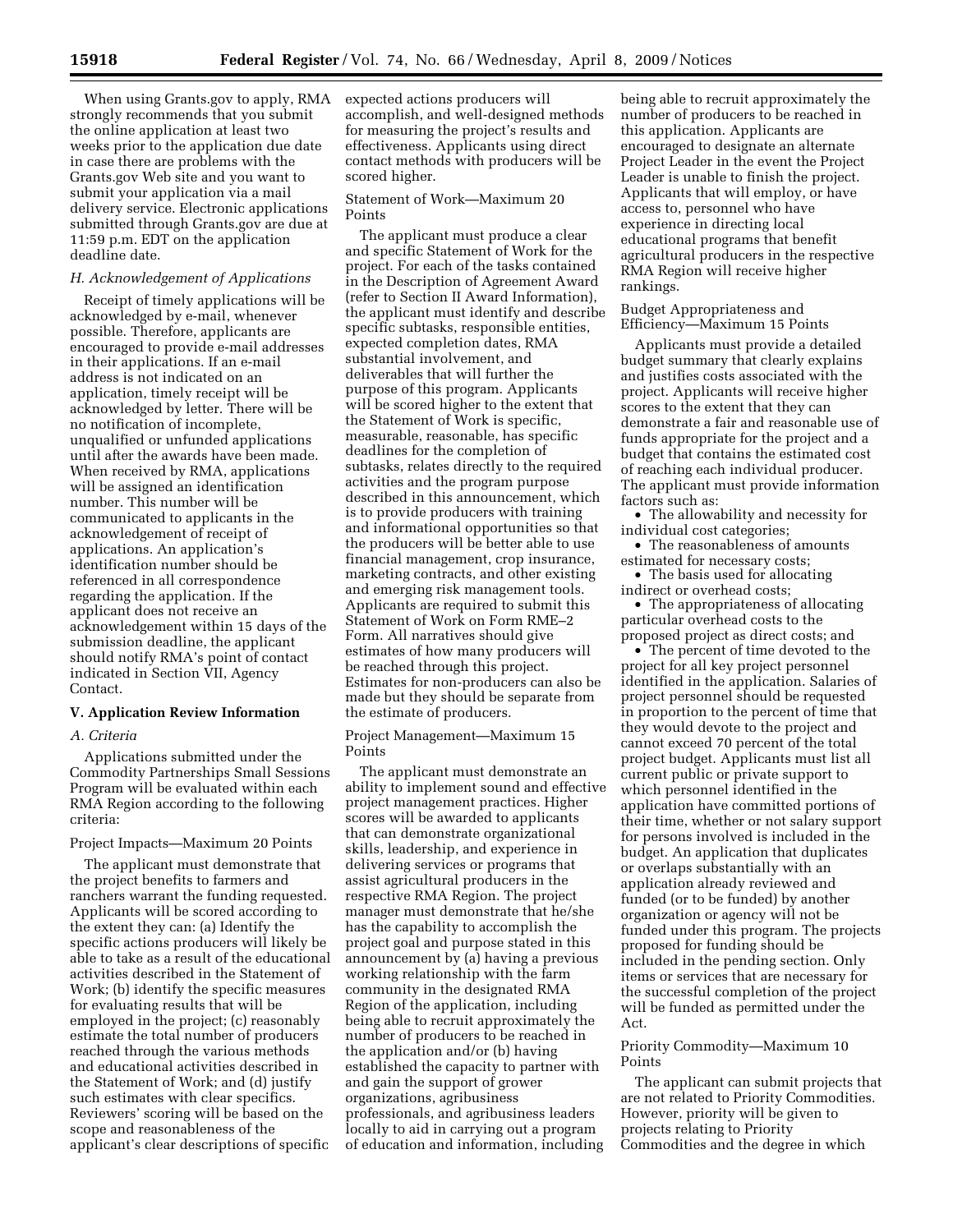such projects relate to the Priority Commodities. Projects that relate solely to Priority Commodities will be eligible for the most points.

### Past Performance—Maximum 10 Points

If the applicant has been an awardee of other Federal or other government grants, cooperative agreements, or contracts in the past three years, the applicant must provide information relating to their past performance in reporting on outputs and outcomes under past or current Federal assistance agreements or contracts. The applicant must also detail that they have consistently complied with financial and program reporting and auditing requirements. RMA will review past performance reports during the review panel process. RMA reserves the right to add up to 10 points or subtract up to 10 points from applications due to past performance. RMA has established 10 evaluation standards from which your past performance scores is based upon. The 10 evaluation standards are demonstrated by: (1) Submitting all required documents (educational and promotional) to the RO for review prior to dissemination, (2) developing a training plan or accurate set of instructional materials, (3) delivering the materials to his/her intended audience as specified in the statement of work, (4) being able to draw at least 50 percent of the audience estimated in the application, (5) developing a promotional plan or accurate set of promotional materials and properly promoting the program to his/her intended audience, (6) using the RMA logo when deemed appropriate, (7) participating in quarterly conference calls when asked, (8) notifying RO employees of when crop insurance and risk management education workshops and seminars are being held in their region in a timely manner, (9) submitting complete quarterly reports by established deadlines, and (10) achieving the goals and objectives stated upfront in the statement of work. Applicants with very good past performance will receive a score from 6–10 points. Very good past performance is designated by an agreement holder that meets the 10 standards stated above from 70 percent to 100 percent of the time. Applicants with acceptable past performance will receive a score from 1–5 points when the 10 standards are met 40 percent to 69 percent of the time. Applicants with unacceptable past performance will receive a score of zero to minus 10 points when an applicant meets the 10 standards less than 39 percent of the time. Applicants without relevant past

performance information will receive a neutral score of the mean number of points of all applicants with past performance. These past performance points will be applied only to applications that the review panel scored above the minimum score. Applications receiving less than the minimum score required to be eligible for potential funding will not receive past performance points.

### Projected Audience Description— Maximum 5 Points

The applicant must clearly identify and describe the targeted audience for the project. Applicants will receive higher scores to the extent that they can reasonably and clearly describe their target audience and why the audience would choose to participate in the project. The applicant must describe why the proposed audience wants the information the project will deliver and how they will benefit from it.

#### *B. Review and Selection Process*

Applications will be evaluated using a two-part process. First, each application will be screened by RMA personnel to ensure that it meets the requirements in this announcement. Applications that do not meet the requirements of this announcement or that are incomplete will not receive further consideration during the next process. Applications that meet announcement requirements will be sorted into the RMA Region in which the applicant proposes to conduct the project and will be presented to a review panel for consideration.

Second, the review panel will meet to consider and discuss the merits of each application. The panel will consist of not less than three independent reviewers. Reviewers will be drawn from USDA, other Federal agencies, and others representing public and private organizations, as needed. After considering the merits of all applications within an RMA Region, panel members will score each application according to the criteria and point values listed above. The panel will then rank each application against others within the RMA Region according to the scores received. A lottery will be used to resolve any instances of a tie score that might have a bearing on funding recommendations. If such a lottery is required, the names of all tied applicants will be entered into a drawing. The first tied applicant drawn will have priority over other tied applicants for funding consideration.

The review panel will report the results of the evaluation to the Manager of FCIC. The panel's report will include

the recommended applicants to receive cooperative partnership agreements for each RMA Region. Funding will not be provided for an application receiving a score less than 45. Funding will not be provided for an application that is highly similar to a higher-scoring application in the same RMA Region. Highly similar is one that proposes to reach the same producers likely to be reached by another applicant that scored higher by the panel and the same general educational material is proposed to be delivered.

An organization, or group of organizations in partnership, may apply for funding under other FCIC or RMA programs, in addition to the program described in this announcement. However, if the Manager of FCIC determines that an application recommended for funding is sufficiently similar to a project that has been funded or has been recommended to be funded under another RMA or FCIC program, then the Manager may elect not to fund that application in whole or in part. The Manager of FCIC will make the final determination on those applications that will be awarded funding.

### **VI. Award Administration Information**

### *A. Award Notices*

Following approval by the awarding official of RMA of the applications to be selected for funding, project leaders whose applications have been selected for funding will be notified. Within the limit of funds available for such a purpose, the awarding official of RMA shall enter into cooperative partnership agreements with those selected applicants. The agreements provide the amount of Federal funds for use in the project period, the terms, and conditions of the award, and the time period for the project. The effective date of the agreement shall be on the date the agreement is executed by both parties and it shall remain in effect for up to one year or through September 30, 2010, whichever is later.

After a partnership agreement has been signed, RMA will extend to awardees, in writing, the authority to draw down funds for the purpose of conducting the activities listed in the agreement. All funds provided to the applicant by FCIC must be expended solely for the purpose for which the funds are obligated in accordance with the approved agreement and budget, the regulations, the terms and conditions of the award, and the applicability of Federal cost principles. No commitment of Federal assistance beyond the project period is made or implied for any award resulting from this notice.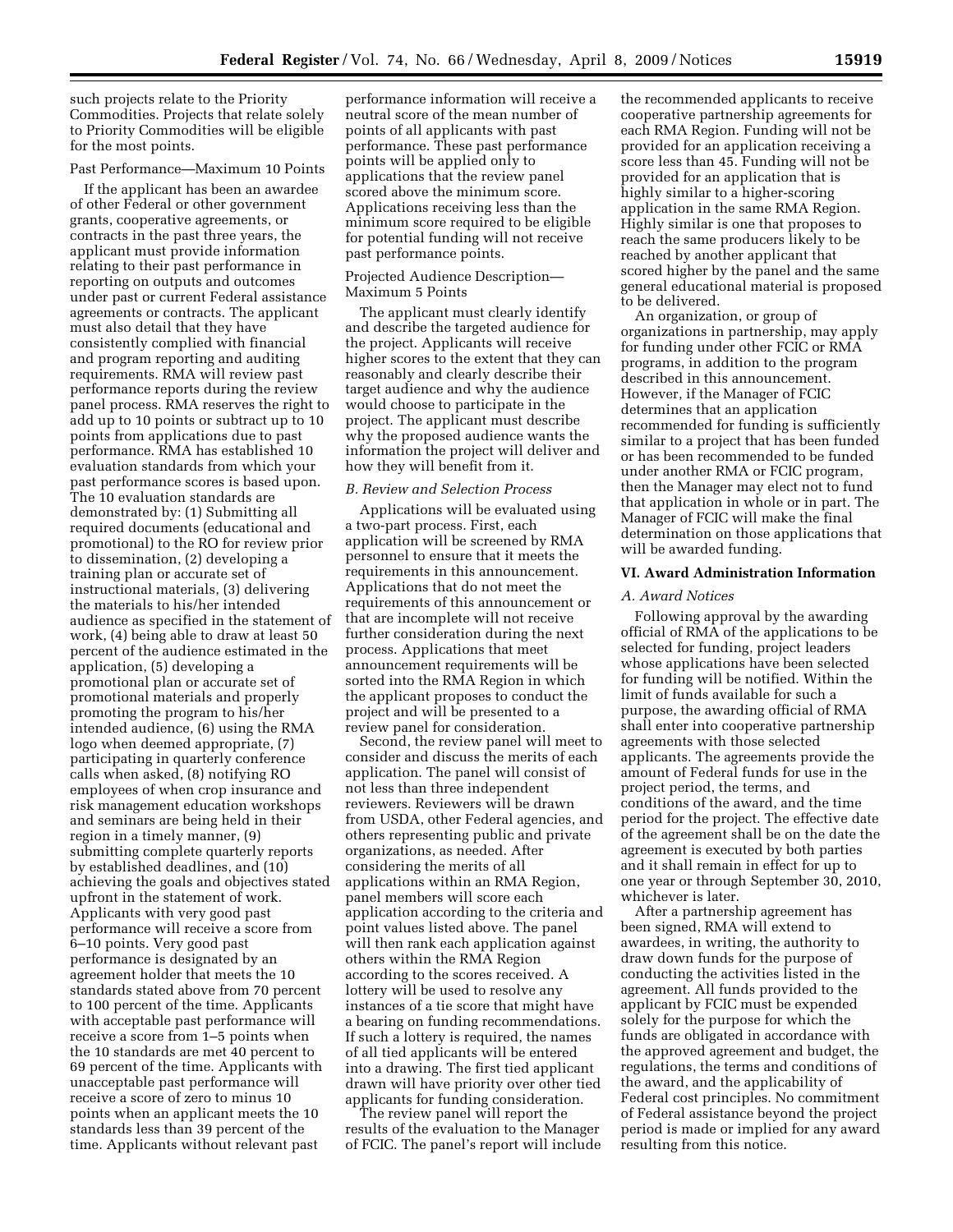Notification of denial of funding will be sent to applicants after final funding decisions have been made and the awardees announced publicly. Reasons for denial of funding can include, but are not limited to, incomplete applications, applications with evaluation scores that are lower that other applications in an RMA Region, or applications that are highly similar to a higher-scoring application in the same RMA Region. Highly similar is an application that proposes to reach the same producers likely to be reached by another applicant that scored higher by the panel and the same general educational material is proposed to be delivered.

## *B. Administrative and National Policy Requirements*

## 1. Requirement To Use Program Logo

Applicants awarded cooperative partnership agreements will be required to use a program logo and design provided by RMA for all instructional and promotional materials, when deemed appropriate.

# 2. Requirement To Provide Project Information to an RMA-Selected Representative

Applicants awarded cooperative partnership agreements may be required to assist RMA in evaluating the effectiveness of its educational programs by providing documentation of educational activities and related information to any representative selected by RMA for program evaluation purposes.

## 3. Private Crop Insurance Organizations and Potential Conflicts of Interest

Private organizations that are involved in the sale of Federal crop insurance, or that have financial ties to such organizations, are eligible to apply for funding under this announcement. However, such entities will not be allowed to receive funding to conduct activities that would otherwise be required under a Standard Reinsurance Agreement or any other agreement in effect between FCIC and the entity. Also, such entities will not be allowed to receive funding to conduct activities that could be perceived by producers as promoting one company's services or products over another's. If applying for funding, such organizations are encouraged to be sensitive to potential conflicts of interest and to describe in their application the specific actions they will take to avoid actual and perceived conflicts of interest.

## 4. Access to Panel Review Information

Upon written request from the applicant, scores from the evaluation panel, not including the identity of reviewers, will be sent to the applicant after the review and awards process has been completed.

# 5. Confidential Aspects of Applications and Awards

The names of applicants, the names of individuals identified in the applications, the content of applications, and the panel evaluations of applications will all be kept confidential, except to those involved in the review process, to the extent permitted by law. In addition, the identities of review panel members will remain confidential throughout the entire review process and will not be released to applicants. At the end of the fiscal year, names of panel members will be made available. However, panelists will not be identified with the review of any particular application. When an application results in a partnership agreement, that agreement becomes a part of the official record of RMA transactions, available to the public upon specific request. Information that the Secretary of Agriculture determines to be of a confidential, privileged, or proprietary nature will be held in confidence to the extent permitted by law. Therefore, any information that the applicant wishes to be considered confidential, privileged, or proprietary should be clearly marked within an application, including the basis for such designation. The original copy of an application that does not result in an award will be retained by RMA for a period of one year. Other copies will be destroyed. Copies of applications not receiving awards will be released only with the express written consent of the applicant or to the extent required by law. An application may be withdrawn at any time prior to award.

## 6. Audit Requirements

Applicants awarded cooperative partnership agreements are subject to audit.

7. Prohibitions and Requirements With Regard to Lobbying

Section 1352 of Public Law 101–121, enacted on October 23, 1989, imposes prohibitions and requirements for disclosure and certification related to lobbying on awardees of Federal contracts, grants, cooperative agreements, and loans. It provides exemptions for Indian Tribes and Tribal organizations. Current and prospective awardees, and any subcontractors, are

prohibited from using Federal funds, other than profits from a Federal contract, for lobbying Congress or any Federal agency in connection with the award of a contract, grant, cooperative agreement, or loan. In addition, for each award action in excess of \$100,000 (\$150,000 for loans) the law requires awardees and any subcontractors: (1) To certify that they have neither used nor will use any appropriated funds for payment of lobbyists; (2) to disclose the name, address, payment details, and purpose of any agreements with lobbyists whom awardees or their subcontractors will pay with profits or other non-appropriated funds on or after December 22, 1989; and (3) to file quarterly updates about the use of lobbyists if material changes occur in their use. The law establishes civil penalties for non-compliance. A copy of the certification and disclosure forms must be submitted with the application, are available at the address, and telephone number listed in Section VII, Agency Contact.

### 8. Applicable OMB Circulars

All partnership agreements funded as a result of this notice will be subject to the requirements contained in all applicable OMB circulars.

9. Requirement To Assure Compliance With Federal Civil Rights Laws

Awardees of all cooperative partnership agreements funded as a result of this notice are required to know and abide by Federal civil rights laws and to assure USDA and RMA that the awardee is in compliance with and will continue to comply with Title VI of the Civil Rights Act of 1964 (42 U.S.C. 2000d *et seq.*), 7 CFR part 15, and USDA regulations promulgated thereunder, 7 CFR 1901.202. RMA requires awardees to submit an Assurance Agreement (Civil Rights), assuring RMA of this compliance prior to the beginning of the project period.

10. Requirement To Participate in a Post Award Teleconference

RMA requires that project leaders participate in a post award teleconference, if conducted to become fully aware of agreement requirements and for delineating the roles of RMA personnel and the procedures that will be followed in administering the agreement and will afford an opportunity for the orderly transition of agreement duties and obligations if different personnel are to assume postaward responsibility.